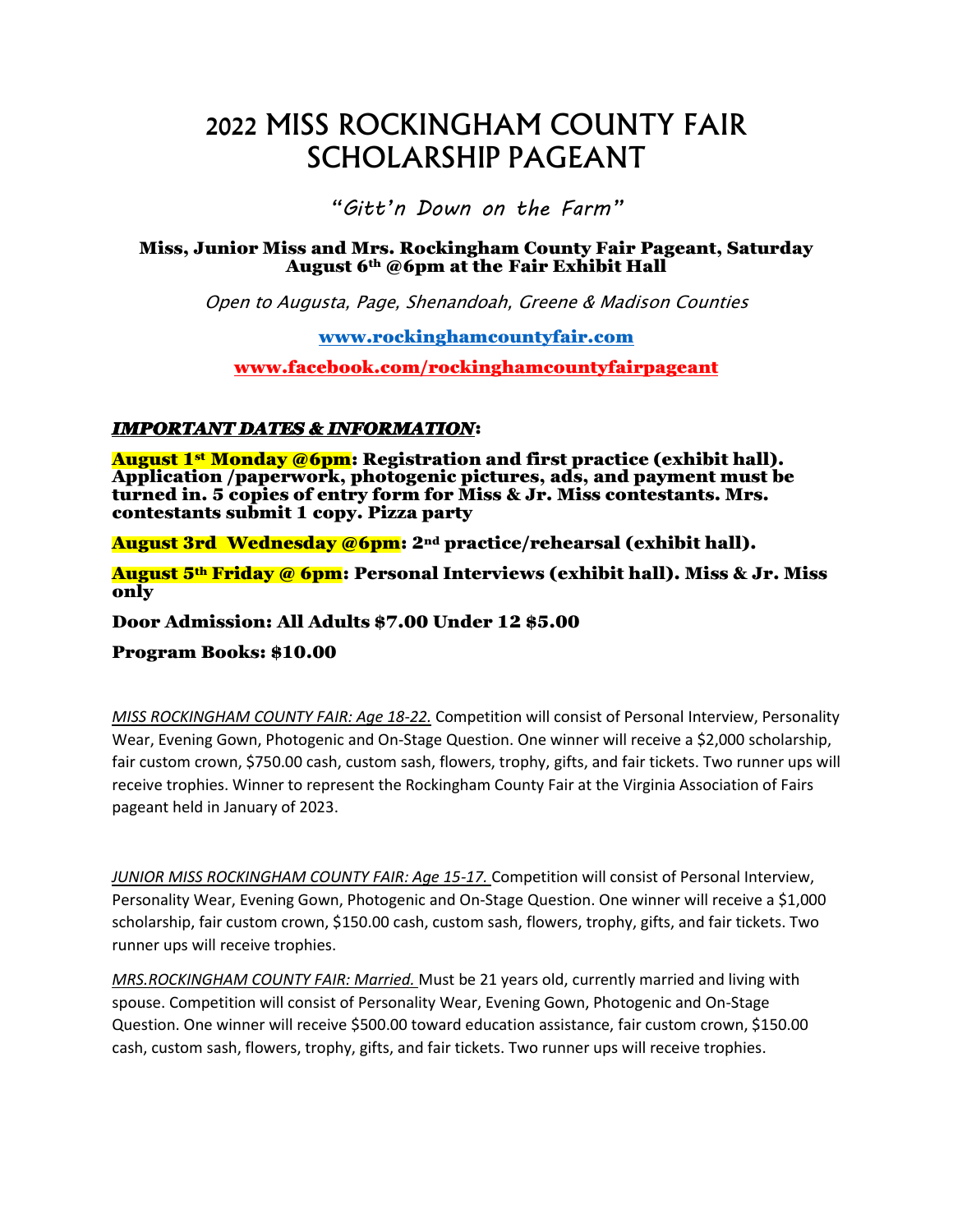## *IMPORTANT GENERAL INFORMATION*

- ❖ OPENING NUMBER*:* Ladies will perform a simple dance routine together on stage. Each contestant will introduce themselves (name, age, town). T-shirts will be provided and may be accessorized but not altered. All contestants must wear dark blue jeans, with western boots, belts &cowboy hats. No holes in jeans! Contestants are not judged in opening number and no numbers are worn.
- ❖ PERSONALITY WEAR: All contestants will model their choice of personality attire. Outfit should reflect your individual personality and unique style. NO cocktail/formal/pageant wear/glitz or glamour wear allowed. Not theme related.
- ❖ EVENING GOWN: Long gown of your choice/style. On stage questions and crowning will take place in evening gowns.
- ❖ ON-STAGE QUESTION: A unrehearsed on-stage question to identify the impromptu public speaking ability.
- ❖ PHOTOGENIC: Pictures must be submitted at registration on Monday night. No larger than 8x10 and no frames. You may enter up to 3 additional pictures @\$10.00 each.

AD INFORMATION: This book is a fundraiser for the pageant and allows us to improve our program, year after year. All contestants are required to sell **one full page ad for the program book which costs \$50.00.** You may also purchase a half page \$30.00, more than one page, or half page. Be creative. This ad info must be submitted by first practice, Aug 1st to Mike at [Rockinghamfairpageant@gmail.com.](mailto:Rockinghamfairpageant@gmail.com) Please submit in PDF format. All ads will be placed in the program books which go on sale Friday night at interview competition for \$10.00 each. One winner from most ads sold.

BOOK DRIVE: Contestants are encouraged to bring 5 books to registration night. Books need to be new and for grades Pre-K thru grade 8. All those participating in book drive will receive 2 free pit passes to a fair concert during fair week. Concert to be announced at later date.

Winners of all three divisions are expected to only represent Rockingham County Fair title when making public appearances in the Rockingham Co. area for the 2022/23 calendar year. The Miss Queen will not be allowed to compete in any other pageant system during her reign as Miss Rockingham County Fair 2022/23. Forms must be either typed or computer printed and ready to hand in at Registration/rehearsal. This includes payment, photos, and ads. Miss & Jr. Miss must submit 5 copies. No scores/comment sheets will be given out the night of the pageant. Scores can be released the following week at your request by email.

❖ For further information please contact pageant director, Melissa Frazier Stum@540-820-1930, email at [coachmelissa4pvt@comcast.net](mailto:coachmelissa4pvt@comcast.net) or Keli @540-435-0491. Leave a voice mail and your call will be returned. No calls after 9pm. All checks need to be made payable to RCFA and are subject to a \$50.00 return fee.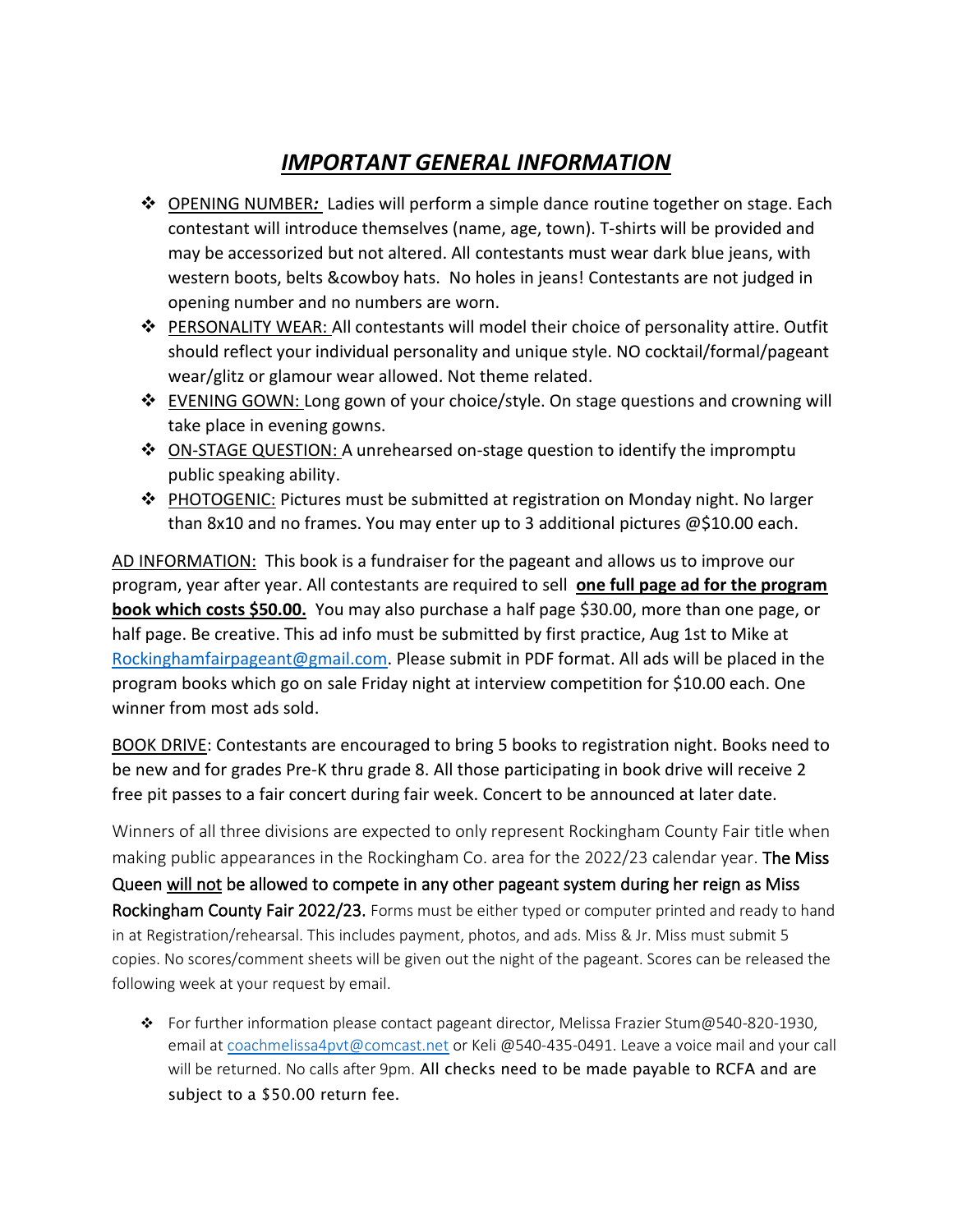#### **MISS & JR. MISS APPLICATION/FACT SHEET 2022**

<u> 1989 - Johann John Harry Harry Harry Harry Harry Harry Harry Harry Harry Harry Harry Harry Harry Harry Harry</u>

<u> 1980 - Johann John Harry, mars ar yw i ganwys y cynnwys y cynnwys y cynnwys y cynnwys y cynnwys y cynnwys y c</u>

<u> 1989 - Jan James James James James James James James James James James James James James James James James</u>

**CONTESTANT # (STAFF USE)** 

- 
- 
- 
- HOBBIES/INTEREST:
- FUTURE GOALS/PLANS:
- ONE INTERESTING FACT ABOUT YOURSELF:
- GRADE/MAJOR:
- ACTIVITIES/ORGANIZATIONS &COMMUNITY INVOLVEMENT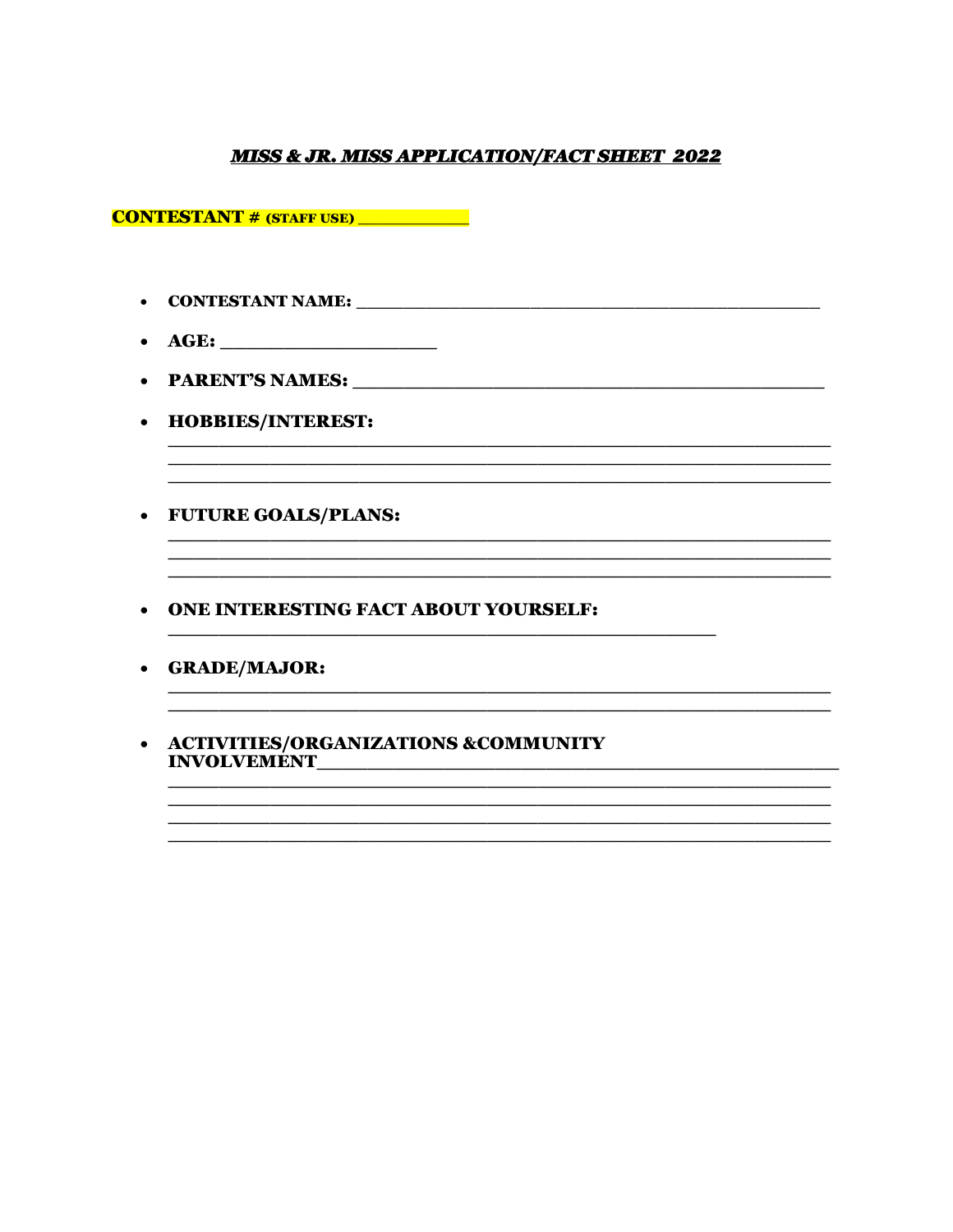#### *Miss & Jr Miss Check off sheet, turn this in at registration!*

#### *Please read the following statement!*

*Jr. & Miss Contestants must be a female who has always been of good moral character, never pregnant, and never been convicted of any crime or have any criminal charges pending against you. You must have never engaged in any activity which could be characterized as dishonest, immoral, indecent or in bad taste— including posts on social media. I have read the rules & regulations concerning the Miss Rockingham County Fair Scholarship pageant. I agree to and*  adhere to the rules set forth of this pageant, its directors, and the fair board. I also agree that unsportsmanlike conduct will *not be tolerated. If for any reason there is an issue I, my family, and or friends will be asked to leave the property and will not be eligible to compete in the fair pageant for the following 2 years. I also agree that if chosen as the new Miss Rockingham Co. Fair Queen that I have fair events to attend (FAIR WEEK) and will always uphold the title with the utmost respect. If, at any time, I break these rules I will be asked to surrender my title and return all prizes awarded. I also state that all information given is true and accurate. By participating in this pageant, I grant The Rockingham County Fair Association as well as its successors, assignees, representatives, and licensees' irrevocable permission to take images of me and/or my child during the Fair Pageant and related events. And I give permission to use the images on the Rockingham County Fair website and in other publications or websites as well as any other use the Fair Association deems advisable. I affirm that I am either the adult participating in the pageant and named on this form, or a parent or legal guardian of the child named on this form and have read this release and fully understand its contents.*  Contestant Signature\_\_\_\_\_\_\_\_\_\_\_\_\_\_\_\_\_\_\_\_\_\_\_\_\_\_\_\_\_\_\_\_\_\_\_\_\_\_\_\_\_\_\_\_\_\_\_\_\_\_\_\_\_\_\_Date\_\_\_\_\_\_\_

#### Contestant Check off Sheet, must be turned in at registration

- $\Box$  Ad info. to Michael Smith (email is listed above)
- $\Box$  5 copies of entry form typed/computer print
- □ Photogenic Picture
- $\Box$  5 books for Book Drive
- $\Box$  Ad Payment (Full page required, \$50.00)
- □ Registration Fee \$75.00
- $\Box$  Signature Page
- $\Box$  Extra photo's x \$10.00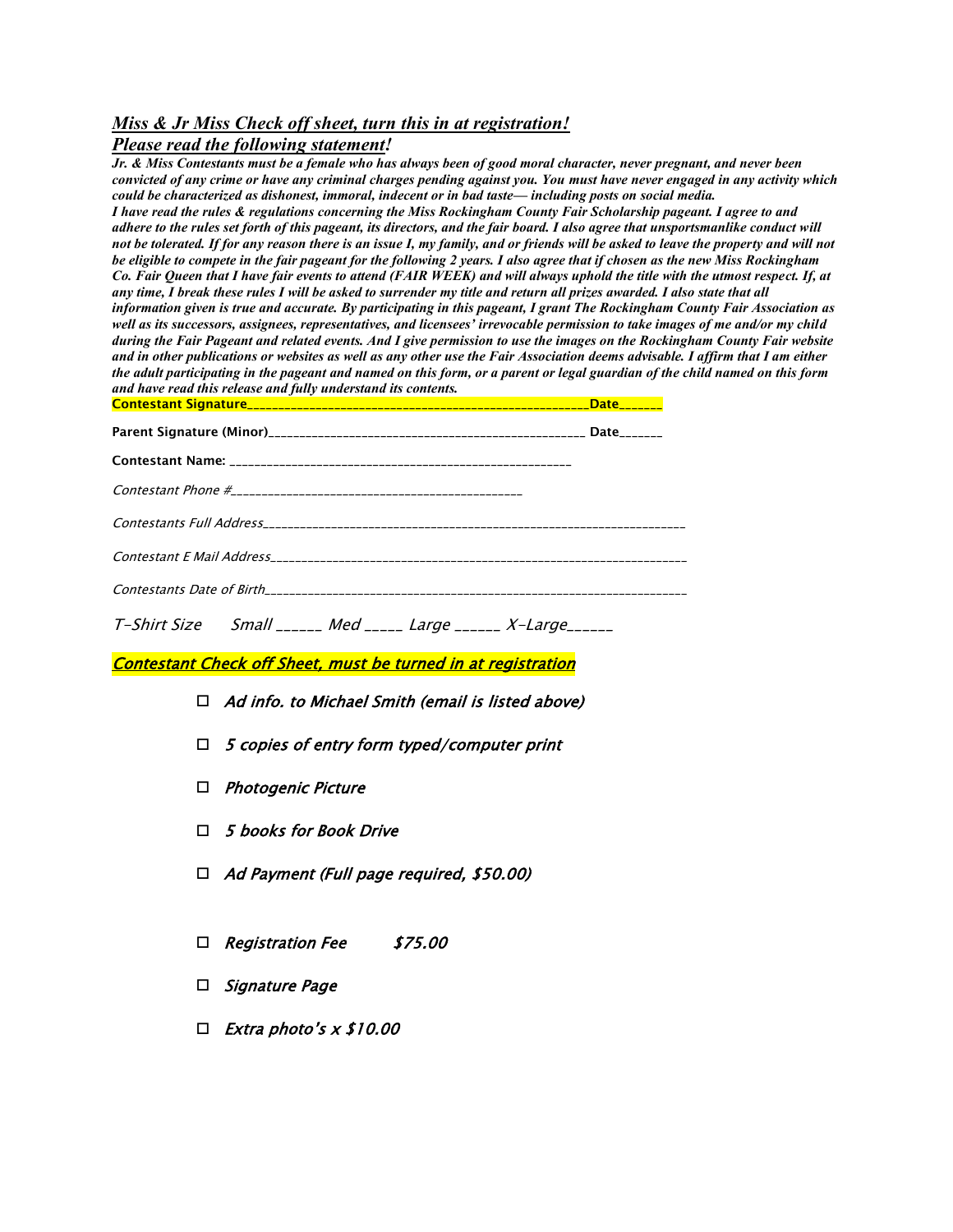### **MRS. APPLICATION/FACT SHEET 2022**

|           | <b>CONTESTANT # (STAFF USE)</b> ___________   |
|-----------|-----------------------------------------------|
|           |                                               |
| $\bullet$ |                                               |
|           |                                               |
| $\bullet$ |                                               |
| $\bullet$ | <b>ONE INTERESTING FACT ABOUT YOURSELF:</b>   |
| $\bullet$ | <b>HOBBIES &amp; INTEREST I ENJOY WITH MY</b> |
| $\bullet$ | <b>GREATEST</b>                               |
|           | • 1 WORD THAT DESCRIBES YOUR MARRIAGE         |

• FAVORITE